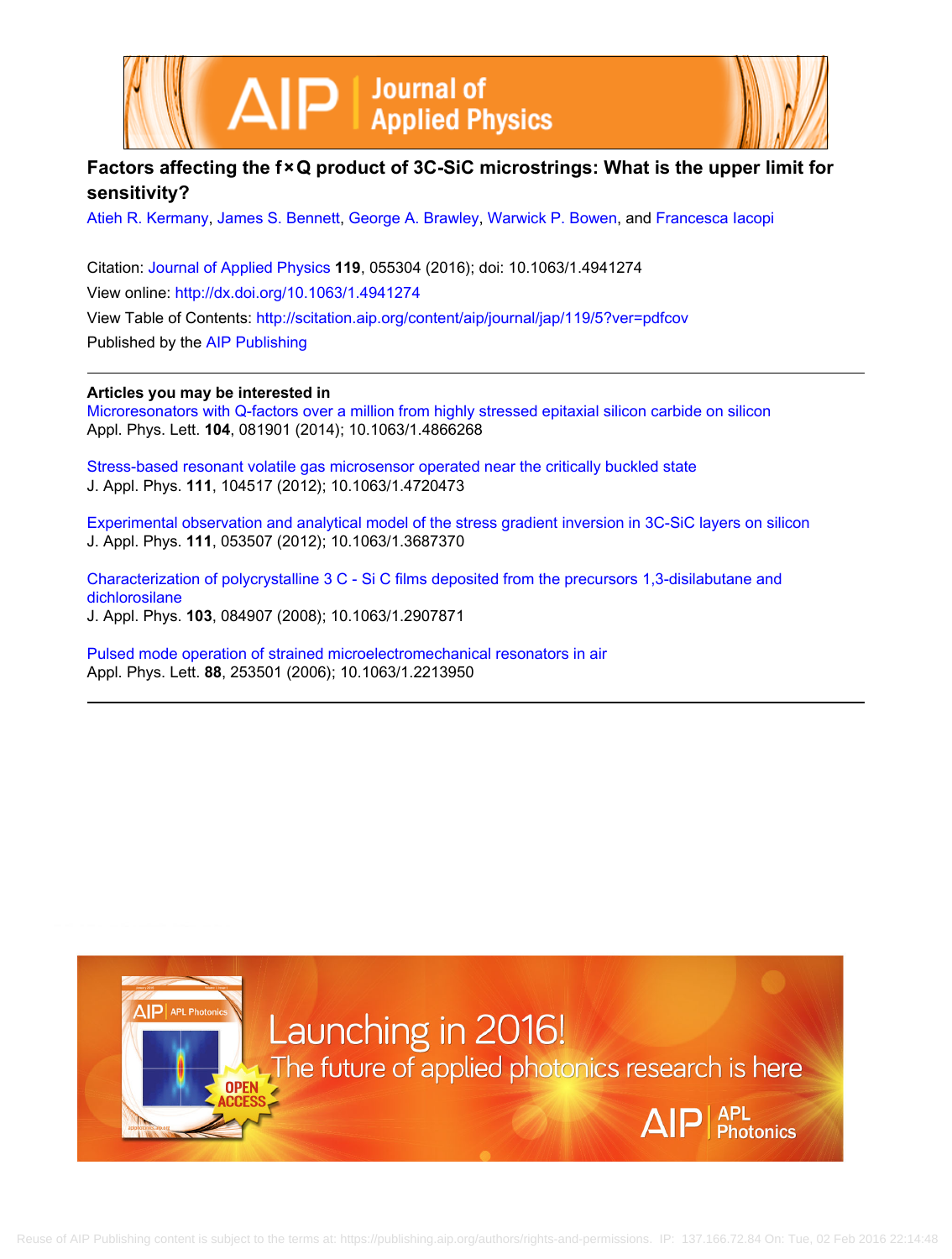

# [Factors affecting the](http://dx.doi.org/10.1063/1.4941274)  $f \times Q$  [product of 3C-SiC microstrings: What is the upper](http://dx.doi.org/10.1063/1.4941274) [limit for sensitivity?](http://dx.doi.org/10.1063/1.4941274)

Atieh R. Kermany,<sup>1</sup> James S. Bennett,<sup>2</sup> George A. Brawley,<sup>2</sup> Warwick P. Bowen,<sup>2</sup> and Francesca Iacopi<sup>1,a)</sup>

 $^1$ Queensland Micro- and Nanotechnology Centre, Griffith University, Nathan, QLD 4111, Australia  $^2$ School of Mathematics and Physics, The University of Queensland, St. Lucia, QLD 4072, Australia

(Received 17 November 2015; accepted 21 January 2016; published online 2 February 2016)

The  $f_n \times Q$  (Hz) is a crucial sensitivity parameter for micro-electro-mechanical sensing. We have recently shown a  $f_n \times Q$  product of  $\sim 10^{12}$  Hz for microstrings made of cubic silicon carbide on silicon, establishing a new state-of-the-art and opening new frontiers for mass sensing applications. In this work, we analyse the main parameters influencing the frequency and quality factor of silicon carbide microstrings (material properties, microstring geometry, clamping condition, and environmental pressure) and investigate the potential for approaching the theoretical upper limit. We indicate that our previous result is only about a factor 2 lower than the thermoelastic dissipation limit. For fully reaching this upper limit, a substantial reduction of the defects in the silicon carbide thin film would be required, while maintaining a high residual tensile stress in the perfect-clamped strings. © 2016 AIP Publishing LLC. [\[http://dx.doi.org/10.1063/1.4941274](http://dx.doi.org/10.1063/1.4941274)]

### I. INTRODUCTION

Resonant microbeam sensors consist of a beam structure vibrating at its resonance, with or without a sensing layer coated on the surface. These sensors have high reliability, sensitivity, selectivity, and performance due to their quasidigital frequency output signal and small size. $1,2$ 

In addition, resonant sensors made of thin films are compatible with integrated chip (IC)-process technology which facilitates the integration and batch production of miniatur-ized, low-power, and low-cost devices.<sup>[3,4](#page-6-0)</sup>

The most common use of resonant microbeam sensors has been for mass detection.<sup>[5,6](#page-6-0)</sup> These resonators function as accurate mass sensors because their frequency (fn) shifts when an additional mass is adsorbed on their surface (Fig. [1](#page-2-0)).<sup>[7,8](#page-6-0)</sup> Howe and Muller were first to demonstrate a resonant mass sensor for vapors detection in 1986.<sup>9</sup> Numerous developments have been achieved since, and currently detection of single DNA molecule,<sup>[10](#page-6-0)</sup> single cell,<sup>[11](#page-6-0)</sup> single virus,<sup>[12](#page-6-0)</sup> and single protein<sup>'</sup> masses are possible.

The sensitivity of microbeam mass sensors can be enhanced by reducing their effective mass  $(m_{\text{eff}})$ , and increasing their  $f_n$  and quality factor (Q).<sup>[13](#page-6-0)</sup> Although shrinking the resonator size can help increasing the  $f_n^{14}$  $f_n^{14}$  $f_n^{14}$  and improving the sensitivity to external disturbances, it negatively affects the resonator  $Q^{15-17}$  and the total adsorption area. Therefore, a trade-off is present between the total absorption area and the maintaining or improving of the high  $f_n$  and high Q to improve the sensor sensitivity, resolution, and accuracy.<sup>[18,19](#page-6-0)</sup> Consequently, two key figures of merit of  $f_n \times Q$  (Hz) and  $R \times Q$  (nm<sup>-1</sup>), where R is the resonator's surface-to-volume ratio, are used to evaluate the sensor performance.<sup>[17,20](#page-6-0)</sup>

To enhance the  $Q$ , it is important to select the appropriate microbeam clamping type. Cantilever (single-clamped beam) resonators generally result in higher quality factor due to the reduced clamping losses compared to strings or bridges (double-clamped beam).<sup>21,22</sup> However, the converse is true when the material carries residual strain, as is the case for SiC-on-Si microbeams.<sup>23,24</sup> Material selection is also crucial in order to achieve high  $f_n$  values as the frequency is directly proportional to the material properties. Silicon carbide (SiC) is a wide bandgap semiconductor with outstanding electrical, chemical, and mechanical properties, which makes it an excellent mate-rial for high frequency applications.<sup>[25](#page-6-0)–[36](#page-6-0)</sup> Among its polytypes, cubic SiC (3C-SiC) is widely used for MEMS applications as it can be deposited epitaxially on silicon, allowing large areas to be easily micromachined at low cost.<sup>[29,37](#page-6-0)</sup> In addition, the lattice and thermal expansion mismatches between Si and SiC result in the formation of defects and residual stress within the epitaxial SiC film. $37-39$  We have previously shown that we could achieve  $f_n \times Q$  product of  $\sim 10^{12}$  (Hz) with large absorption area through the application of cubic silicon carbide (3C-SiC) microstrings with high intrinsic tensile mean stress, which outperforms the highest reported state of the art silicon nitride  $(a-Si<sub>3</sub>N<sub>4</sub>)$  microstrings and offer high promise for chemical sensing. $<sup>2</sup>$ </sup>

In this work, we explore the factors affecting the  $R \times Q$ and  $f_n \times Q$  products of the fundamental out-of-plane flexural mode of 3C-SiC microstrings, including the film quality, residual mean stress  $(\sigma)$ , geometry, clamping condition, and environmental pressure. In the light of the theory and our experimental data, we will offer guidelines for obtaining the maximum sensitivity for 3C-SiC microstrings.

This paper is divided into five sections. Section  $\Pi$ includes the description of the parameters that impact the  $f_n$ and Q. Section [III](#page-3-0) explains the fabrication steps. Section [IV](#page-3-0) includes the results and discussion, followed by the conclusion (Section [V](#page-5-0)).

a)Author to whom correspondence should be addressed. Electronic mail: [f.iacopi@griffith.edu.au](mailto:f.iacopi@griffith.edu.au)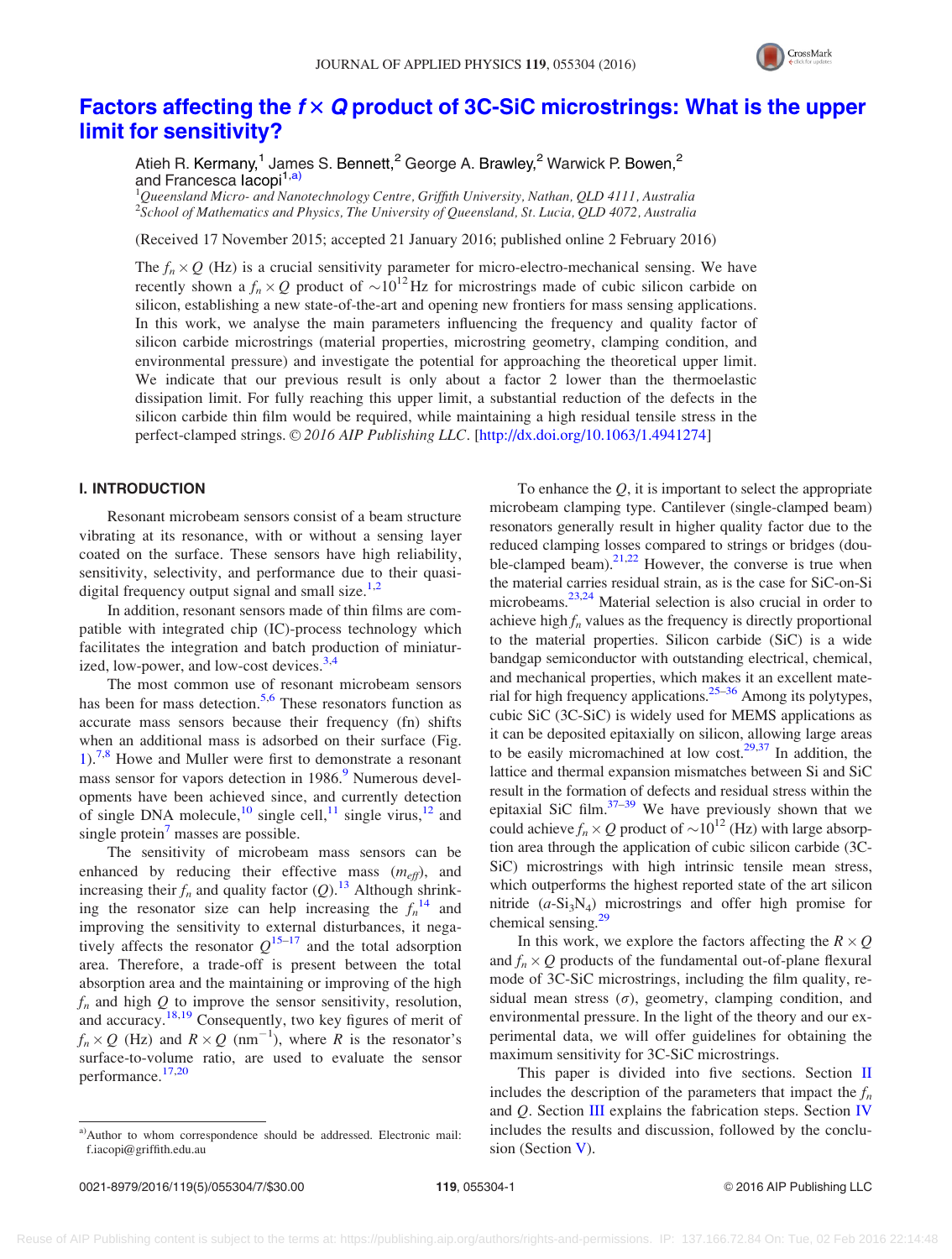<span id="page-2-0"></span>

FIG. 1. Schematic of the mass detection mechanism of a microstring, vibrating at its out-of-plane fundamental flexural mode; the inset is a scanning electron microscope (SEM) image of an array of fabricated strings.

### II. MECHANICAL PERFORMANCE OF FLEXURAL MICROSTRINGS

The mechanical frequency in hetero-epitaxial flexural strings is influenced by the string geometry, mode number, and material properties according to the strain-dependent correction of the Euler-Bernoulli theory $40-43$ 

$$
f_n = \frac{\kappa_n}{4\pi\sqrt{3}} \sqrt{\frac{E}{\rho}} \frac{t}{l^2} \sqrt{1 + \gamma_n \frac{\sigma l^2}{Et^2}},
$$
(1)

where *n* is the mode number,  $\kappa_n$  the eigen-value ( $\kappa_n$ )  $=(n + 1/2)\pi$ ),  $\gamma_n$  is a mode-dependent coefficient ( $\gamma_n = 12$ )  $(\kappa_n - 2)/\kappa_n^3$ , *l* is the string length, *t* is the string thickness,  $\rho$ is the density, and  $E$  is the Young's modulus. If the width  $(w)$  of the beam is large compared to its thickness  $(t)$ , such that  $(w) \ge 5t$ , it is necessary to replace E with  $E(1 - v^2)^{-1}$ , with  $\nu$  being Poisson's ratio.

At the same time,  $Q$  is inversely proportional to the external losses  $(Q_{ext}^{-1})$ , such as viscous damping and clamping  $\cos^{44}$  $\cos^{44}$  $\cos^{44}$  and internal damping  $(Q_{\text{int}}^{-1})$  as shown in Equation (2). [45](#page-6-0) Internal damping includes the thermoelastic, volume, and surface losses<sup>[40](#page-6-0)</sup>

$$
Q^{-1} = \sum Q_{ext}^{-1} + \sum Q_{int}^{-1}.
$$
 (2)

When operating in vacuum, the viscous damping from the environment can be eliminated. $44,46$  This makes the clamping (i.e., anchor or support)  $loss<sup>22</sup>$  $loss<sup>22</sup>$  $loss<sup>22</sup>$  the dominant dissipation factor for microstrings operating in high vacuum. Internal damping including surface, volume, and thermoelas-tic damping<sup>[40](#page-6-0)</sup> generally becomes important after minimizing or eliminating the external sources of dissipation, including clamping losses.<sup>[44](#page-6-0)</sup>

Since the thermoelastic dissipation sets the upper limit to the  $f_n \times Q$  product of microstring resonators, it is useful to calculate the thermoelastic  $Q$  ( $Q_{\text{TED}}$ ) for the bending dominated resonators theoretically as indicated by Lifshitz and  $Roukes<sup>47</sup>$  $Roukes<sup>47</sup>$  $Roukes<sup>47</sup>$ 

$$
Q_{TED} = \frac{c_v}{ET\alpha^2} \left(\frac{6}{\xi^2} - \frac{6}{\xi^3} \frac{\sinh\xi + \sin\xi}{\cosh\xi + \cos\xi}\right)^{-1},\tag{3}
$$

with 
$$
\xi = t \sqrt{\frac{2\pi f_n c_v}{2\kappa}}
$$
, (4)

where T is the temperature,  $c<sub>v</sub>$  is the specific heat capacity constant volume,  $\alpha$  is the thermal expansion coefficient, and  $\kappa$  is the thermal conductivity. This theoretical expression makes it possible to determine how closely a given string is operating to the thermoelastic limit.

#### A. Clamping loss in flexural beams

Clamping loss is the result of energy propagation from the vibrating structure clamping points into the substrate.<sup>[48](#page-6-0)</sup> Jimbo and Itao were first to report the effects of cantilever geometry on clamping loss  $(Q_{Clamp}^{-1})$  in 1968.<sup>[49](#page-6-0)</sup> Later in 2001, Cross and Lifshitz $50$  confirmed the geometry dependency of  $Q_{Clamp}^{-1}$  using a two-dimensional model for both the out-ofplane and the in-plane movements as shown in Equations (5) and (6), respectively,

Out-of-plane : 
$$
Q_{Clamp}^{-1} \propto \frac{w}{l}
$$
, (5)

In-plane : 
$$
Q_{Clamp}^{-1} \propto \frac{w^3}{l^3}
$$
. (6)

After that, Photiadis and Judge $51$  calculated the clamping loss using 3-dimesional models where support thickness is also considered. Their equation can be approximated to Equation (5) for the standard out-of-plane perfect-clamped beams. Other works have also reported similar dependen-cies.<sup>[52,53](#page-6-0)</sup> Meanwhile, Schmid and Hierold<sup>[54](#page-6-0)</sup> reported that in the case of string resonators, the influence of width on Equation  $(5)$  is negligible.

In addition, Verbridge et  $al^{23}$  $al^{23}$  $al^{23}$  reported that the microstrings  $Q_{Clamp}^{-1}$  reduces through the application of a tensile mean stress. This influence is also confirmed by other litera-ture<sup>[29,55–58](#page-6-0)</sup> including our recent work as shown in Table [I](#page-3-0).

#### B. Review of the influence of tensile stress

In addition to increasing the  $f_n$  (Equation (1)), tensile stress is also reported to significantly improve the Q of MEMS and nano-electro-mechanical (NEMS) strings by reducing the energy dissipation through the anchors. $27$  A residual mean stress can be applied to the bridge/string material intrinsically through the deposition and growth process, $16,29,57,59$  $16,29,57,59$  $16,29,57,59$  or extrinsically through the bending of the substrate chip, $58,60$  the application of an electrostatic force, and stiction.<sup>[61](#page-6-0)</sup> Table [I](#page-3-0) shows the summary of some of the literature data on the enhancement of strings and bridges  $f_n$  and Q through the application of a tensile stress and in vacuum. Intrinsic tensile stress is applied to nos. 1–4 and 6 of Table [I](#page-3-0). Note that unlike  $a-Si_3N_4$ , the mean stress in strings fabricated from SiC and gallium arsenide (GaAs) can be tuned in a controlled manner through hetero-epitaxial growth, by changing the Si substrate orientation and the epitaxial sacrificial layer, respectively. Finally, the tensile stress is applied to no. 8 in Table [I](#page-3-0) using chip-bending method. We can learn from the table that the tensile stress indeed improves both  $f_n$ and Q for strings regardless of material properties. We note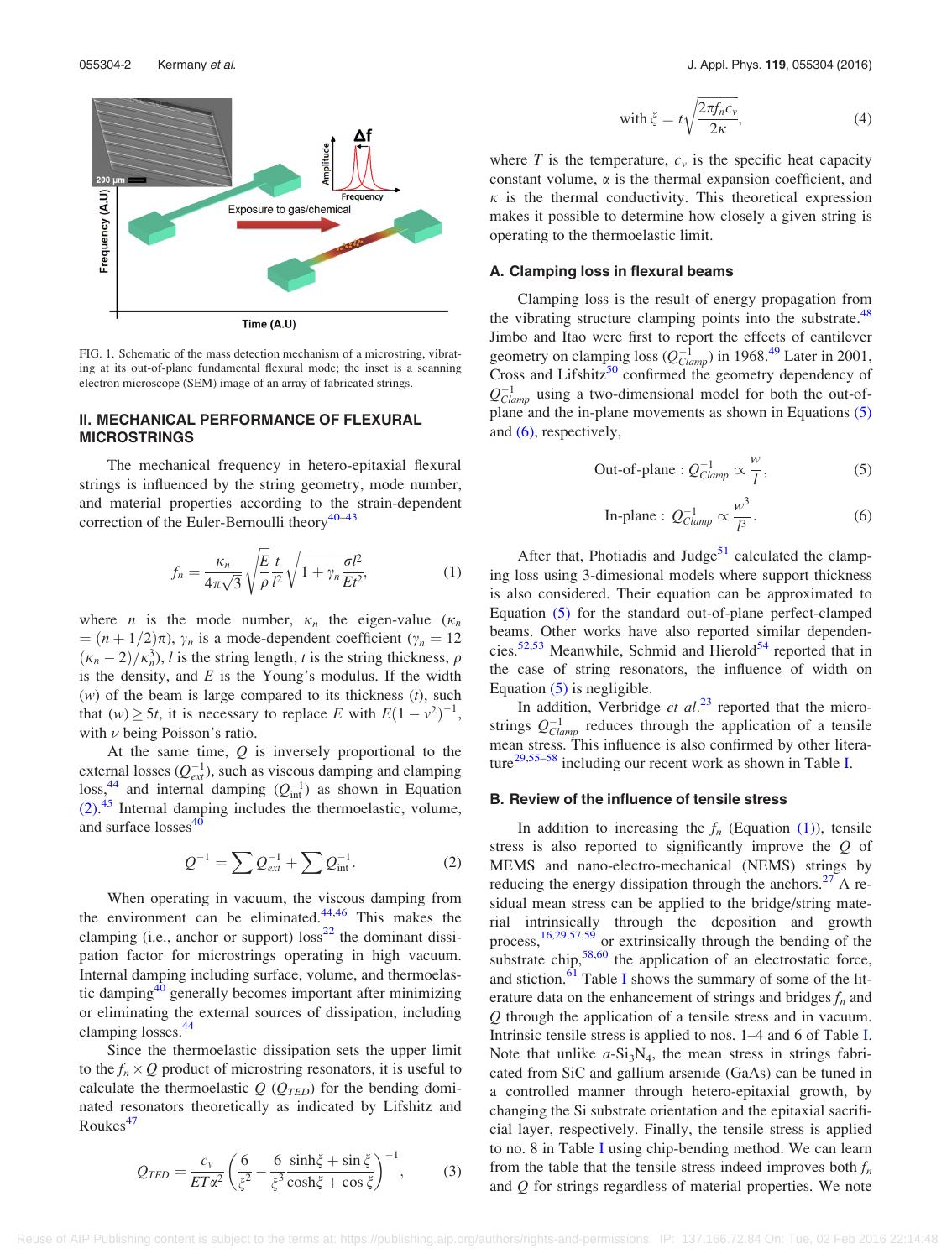<span id="page-3-0"></span>TABLE I. Summary of the mechanical behavior of the strings/bridges in the literature.

| No.            | Material                     | $P$ (mbar)         | $l-w-t$ ( $\mu$ m)-( $\mu$ m)-(nm) | $\sigma$ (MPa)     | $f_n$ (kHz) | Q                 | $f_n \times Q$ (Hz)  | $R \times Q$ (nm <sup>-1</sup> ) | $Q_{\mathit{TED}}$  |
|----------------|------------------------------|--------------------|------------------------------------|--------------------|-------------|-------------------|----------------------|----------------------------------|---------------------|
| $\mathbf{1}$   | $a-Si_3N_4$ <sup>52,53</sup> | $10^{-5}$          | 1553-4-177                         | 190                | 78.7        | $2 \times 10^6$   | $1.6 \times 10^{11}$ | 23601                            | $1.1 \times 10^{8}$ |
| 2              | $a-Si_3N_4^{53}$             | $10^{-5}$          | 1553-4-157                         | 890                | 176         | $3 \times 10^6$   | $5.3 \times 10^{11}$ | 39720                            | $6.2 \times 10^{7}$ |
| 3              | $SiC(111)^{28}$              | $2 \times 10^{-7}$ | 1000-4-255                         | 750                | 220         | $8 \times 10^5$   | $1.8 \times 10^{11}$ | 6843                             | $7.2 \times 10^{6}$ |
| $\overline{4}$ | $SiC(111)^{28}$              | $10^{-6}$          | 930-4-255                          | 1500               | 280.5       | $3 \times 10^{6}$ | $8.4 \times 10^{11}$ | 25035                            | $5.6 \times 10^{6}$ |
| 5              | GaAs <sup>54</sup>           | $\cdots$           | $37-10-200$                        | Unstrained         | 1230        | 1800              | $2.2 \times 10^{9}$  | 18                               | $\cdots$            |
| 6              | GaAs <sup>54</sup>           | $\cdots$           | 53-10-200                          | 35% along the beam | 2900        | $2 \times 10^3$   | $5.5 \times 10^{10}$ | 194                              | $\cdots$            |
| 7              | Al <sup>55</sup>             | ${<}10^{-3}$       | $5 - 3 - 10$                       | Unstrained         | $\cdots$    | .                 | $9.5 \times 10^{8}$  | $\cdots$                         | $\cdots$            |
| 8              | Al <sup>55</sup>             | ${<}10^{-3}$       | $5 - 3 - 10$                       | 13.5               | $\cdots$    | $\cdots$          | $1.9 \times 10^{9}$  | $\cdots$                         | $\cdots$            |

that the  $SiC(111)$  intrinsic tensile stress can be tuned to be as high as 1500 MPa.

#### III. EXPERIMENT

3C-SiC films were deposited hetero-epitaxially on 150 mm Si wafers at  $1000\,^{\circ}\text{C}$  in a hot-wall horizontal lowpressure chemical vapour deposition system, using silane (SiH<sub>4</sub>) and propene (C<sub>3</sub>H<sub>6</sub>) gases.<sup>[62](#page-6-0)</sup> A Veeco Wyko NT1100 optical profilometer with a  $1 \AA$  resolution was applied to measure the thickness using a refractive index of 2.65 for 3C-SiC films.<sup>[63](#page-6-0)</sup> We measured E values of 400 GPa and 330 GPa for SiC(111) and SiC(100), respectively, using Hysitron Triboindenter nanoindentation on  $1 \mu m$  thick films.<sup>[64](#page-6-0)</sup> These values are in agreement with the data reported in literature.<sup>[27,40](#page-6-0)</sup> The residual mean stresses were measured with a Tencor Flexus 2320 curvature measurement system and throughout SiC film etch-back process in nm resolution as explained in our previous work.<sup>[65](#page-6-0)</sup> We measured SiC(111) mean stresses of 650 MPa and 230 MPa for the film thicknesses of 255 nm and 50 nm, respectively. Similarly, we measured a mean stress of 250 MPa for a film thickness of 255 nm of SiC(100), which is evidently much smaller than the SiC(111) wafer of similar thickness. In addition, we measured the SiC films root-mean-square (RMS) roughness to be  $\sim$ 3 nm using Park NX20 atomic force microscopy  $(AFM)$  in non-contact mode.<sup>[66](#page-6-0)</sup>

We fabricated a range of epitaxial 3C-SiC microstrings deposited on on-axis Si(100) and Si(111) with lengths of up to  $2600 \mu m$ , thicknesses of 50 nm and  $255 \text{ nm}$ , and widths of  $4-12 \mu m$  through the four stages of photolithography, SiC anisotropic etching using hydrogen chloride (HCl), Si isotropic etching using xenon difluoride  $(XeF<sub>2</sub>)$ , and photoresist removal through TEGAL 915 oxygen plasma. We applied two lithography stages, as explained in our previous work, $29$ in order to ensure that the strings are perfectly clamped. The first step was to pattern the SiC film prior to SiC etching and the second step was to cover the anchors before the Si etching to prevent them from being over-etched due to the isotropic behavior of the Si etching process. To further emphasize the importance of the quality of the string anchors on Q, we have also fabricated equivalent set perfect-clamped strings with intentional residues left behind on their clamping points, to be compared with strings with perfectly clean anchors.

We simulated the fundamental out-of-plane mode  $f_n$  of the strings using finite element modelling (FEM) IntelliSuite software (version 8.7). We used our measured  $E$  and residual gradient stress, the density of 3.21  $\text{g cm}^{-3}$ , Poisson's ratio values of 0.267 and 0.235 for SiC(100) and SiC(111)<sup>[27,67](#page-6-0)</sup> in the IntelliSuite software for the FEM analysis. The SiC stress was modelled by subdividing the 3C-SiC string into multiple layers with specific thicknesses according to our experimentally measured high resolution residual gradient stress profile. $65$ 

Measurement of the fundamental out-of-plane mode  $f_n$ and Q of the strings was made using all-fibre Mach-Zehnder optical interferometry. The interferometer<sup>[68](#page-6-0)</sup> used a reflowed lensed fibre to focus 40  $\mu$ W of 780 nm light from a low-noise CW laser (SOLSTIS TiS laser by M Squared) onto the sample, mounted on a micropositioning stage (SLC-24 by SmarAct GmbH). Reflected light was collected by the same fibre and detected using the balanced heterodyne method. Acousto-optic modulation was used to offset the local oscillator frequency from the probe frequency by 68.8 MHz. Signals were recorded with an N9010a Agilent signal analyser to obtain mechanical mode spectra. Next, the  $Q$  factors were obtained using the free ring-down method $^{69}$  $^{69}$  $^{69}$  with piezo-electric actuation.

All measurements were performed at room temperature, and under uniform high vacuum of  $7.7 \times 10^{-7}$  mbar. However, in order to establish the intrinsic and molecular pressure behaviour ranges for the fabricated SiC strings, a series of measurements were also performed at different levels of vacuum (Section [IV C\)](#page-5-0).

Finally, to estimate the sensor ultimate sensitivity and to check that how closely the sensor is operating to its upper limit, we calculated the  $Q_{\text{TED}}$  using T of 300 K, and SiC properties of  $c_v$  of  $3 \times 10^6$  J/(m<sup>3</sup> K),  $\alpha$  of  $3 \times 10^{-6}$  (K<sup>-1</sup>), and  $\kappa$  of [70](#page-7-0) W/(m K).<sup>70</sup>

#### IV. RESULTS AND DISCUSSION

We stated in our earlier work that both  $f_n$  and Q of microstrings are strongly affected by the residual tensile stress within the SiC film. We reported an  $f_n \times Q$  product of up to  $10^{12}$  (Hz) for a SiC(111) string with a length of 930  $\mu$ m, width of 4  $\mu$ m, and thickness of 255 nm. This string was subject to a residual mean tensile stress of 1500 MPa, one of the highest reported values of similar size devices (as shown in Table I).

To further understand the factors influencing the mechanical behavior of the strings, we measured the  $f_n$  and  $Q$ factors of SiC strings with different film qualities, lengths,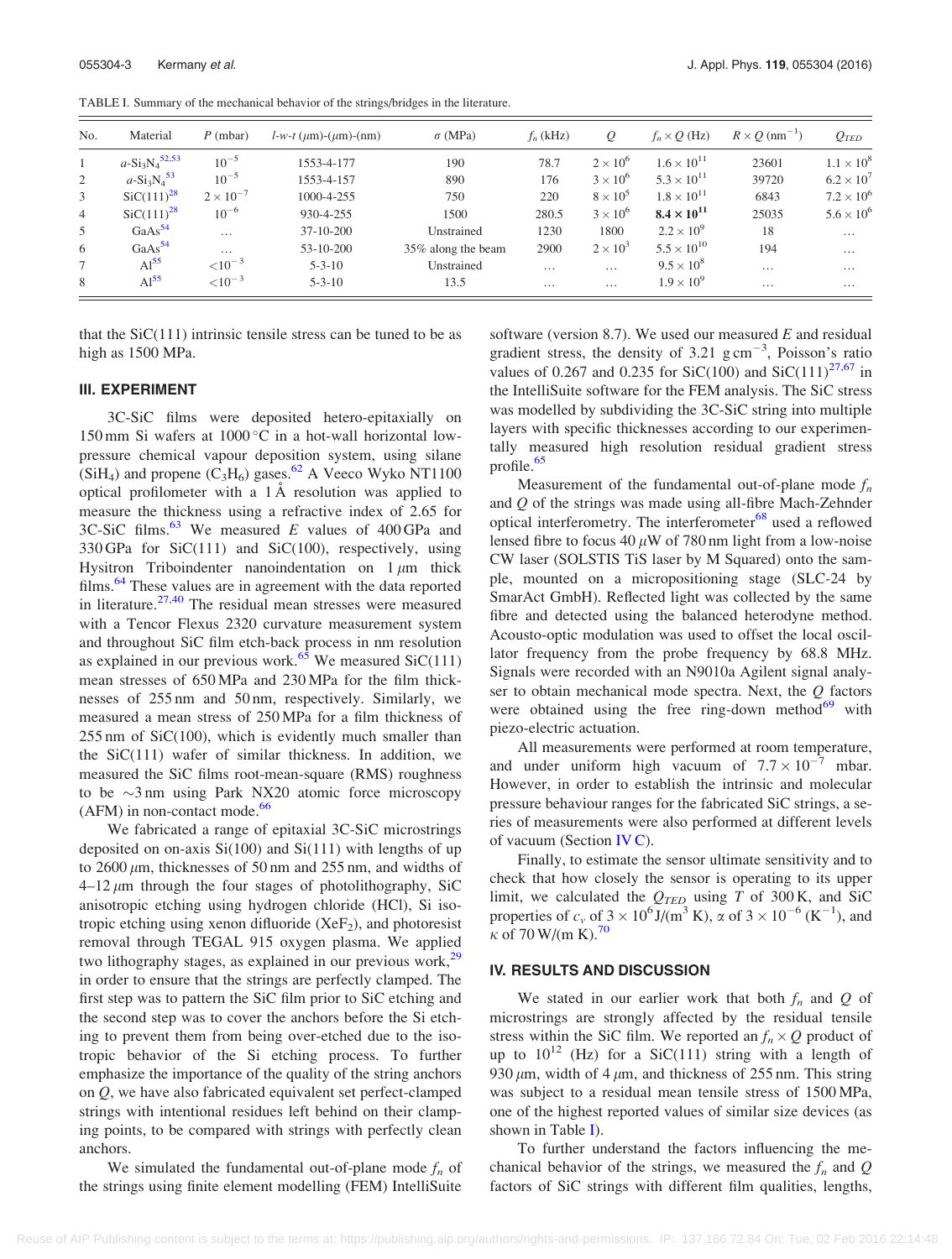<span id="page-4-0"></span>TABLE II. Measured mechanical behavior values for microstrings.

|          | $\cdots$       | $l-w(\mu m)$ | 2600-4      |                |                                          |                                                      |                     | 1000-4      |                |                                        |                                                      |                     |
|----------|----------------|--------------|-------------|----------------|------------------------------------------|------------------------------------------------------|---------------------|-------------|----------------|----------------------------------------|------------------------------------------------------|---------------------|
| Material | $\sigma$ (MPa) | $t$ (nm)     | $f_n$ (kHz) | $\overline{O}$ |                                          | $f_n \times Q$ (Hz) $R \times Q$ (nm <sup>-1</sup> ) | $Q_{\mathit{TED}}$  | $f_n$ (kHz) | $\overline{O}$ |                                        | $f_n \times Q$ (Hz) $R \times Q$ (nm <sup>-1</sup> ) | $Q_{\mathit{TFD}}$  |
| SiC(111) | 650            | 255          | 77          |                | $2.4 \times 10^6$ $1.8 \times 10^{11}$   | 20025                                                | $2.1 \times 10^{7}$ | 202         |                | $5.5 \times 10^5$ $1.1 \times 10^{11}$ | 4590                                                 | $7.8 \times 10^{6}$ |
| SiC(111) | 230            | 50           | 42.1        |                | $2.6 \times 10^5$ $1.1 \times 10^{10}$   | 10530                                                | $9.8 \times 10^8$   | $\cdots$    | $\cdots$       | $\cdots$                               | $\cdots$                                             | $\cdots$            |
| SiC(100) | 250            | 255          | 45          |                | $1.6 \times 10^{6}$ $7.2 \times 10^{10}$ | 13350                                                | $4.3 \times 10^{7}$ | 118         |                | $6 \times 10^5$ $7.1 \times 10^{10}$   | 5007                                                 | $1.6 \times 10^{7}$ |

widths, and thicknesses in high vacuum  $(7.7 \times 10^{-7}$  mbar) as shown in Table II and also with different clamping and vacuum conditions as shown in Table III and Fig. [3.](#page-5-0) Thanks to the excellent fracture toughness and tensile strength of the SiC film,  $71-73$  we could fabricate the 3C-SiC strings as long as  $2600 \mu m$ , as thin as 50 nm. The measured fundamental modes varied within a 10% window from the simulation results, confirming that the FEM model is reasonably accurate (the simulation is discussed in detail in our previous study $^{29}$  $^{29}$  $^{29}$ ).

#### A. Material properties and string geometry

We can observe from Table II that the string  $f_n$  is we can observe from Table II that the string  $f_n$  is<br>directly proportional to  $\sqrt{\sigma}$  for similar l-w geometries, the ratio of the  $f_n$  values are almost the same as the ratio of their ratio of the  $f_n$  values are almost the same as the ratio of their  $\sqrt{\sigma}$ ;  $((f_{n1}/f_{n2}) \approx (\sqrt{\sigma_1}/\sqrt{\sigma_2}))$ , because the influence of E and  $t$  can be neglected following Equation  $(1)$ . Consequently, SiC(111) with 50 nm thickness and SiC(100) with 255 nm thickness have similar  $f_n$  values due to their similar mean stress values.

At the same time, from Table  $II$  we observe that for similar geometries and film thickness,  $SiC(111)$  and  $SiC(100)$ strings have comparable  $Q$  values even though the SiC(100) string has considerably lower mean stress (250 MPa) than  $SiC(111)$  strings (650 MPa). This is attributed to the film quality influence on the  $Q$  factor. The quality of thin heteroepitaxial SiC on silicon films is notoriously hindered by an extensive amount of crystal defects due to the large lattice mismatch of the system, and we reported previously that our SiC(100) films have an overall better crystal quality than  $SiC(111)$  films, thanks to a faster stress relaxation rate.<sup>[64,](#page-6-0)[74](#page-7-0)</sup> It is therefore expected that  $SiC(100)$  film would have a smaller component of defect-driven energy dissipation. Therefore, the effect of the mean stress is compensated by the influence of the film quality, resulting in the comparable O factors.

In addition, the Q factor decreases by almost an order of magnitude (from  $2.4 \times 10^6$  to  $2.6 \times 10^5$ ) as the thickness reduces from  $255 \text{ nm}$  to  $50 \text{ nm}$  for the  $SiC(111)$  strings with the same l-w geometries. The reduction can be linked to the

TABLE III. Measured Q factors for microstrings without residues  $(Q_1)$  and with photoresist residues  $(Q_2)$  on their anchors. The values are an average out of five measurements.

| $l-w-t$ ( $\mu$ m) | $Q_I$               | $\mathcal{Q}_2$     |
|--------------------|---------------------|---------------------|
| $2600 - 4 - 0.255$ | $2.4 \times 10^{6}$ | $9 \times 10^4$     |
| $1000-4-0.255$     | $5.5 \times 10^{5}$ | $2.7 \times 10^{4}$ |

decrease of the mean stress from 650 MPa to 230 MPa and also the fact that the defect density $66$  is very high for 50 nm thickness, as the initial few nanometers of heteroepitaxial growth is the most defective part of the film. This results in high energy dissipation in the 50 nm thick strings and so a substantially lower  $Q$ . The stress variation through the thickness, which is called the residual gradient stress, is the result of the stress relaxation through the film defects.<sup>[64,65](#page-6-0)</sup>

Overall, the  $SiC(111)$  strings show higher values of  $f_n \times Q$  and  $R \times Q$  than the SiC(100) strings for the same thickness due to their higher mean stress value. Note though that in terms of  $Q$  factors alone, the SiC(100) strings could potentially perform as well as the  $SiC(111)$  bridges, thanks to their higher crystal quality. However, their substantially lower residual stress drastically limits their  $f_n \times Q$  performance. Finally, we can observe that both  $f_n \times Q$  and  $R \times Q$ increase as the strings length increase, due to a substantial increase of  $Q$ , able to compensate for the reduction in natural resonating frequencies.

We can conclude from Tables [I](#page-3-0) and II that  $SiC(111)$ with 1500 MPa mean stress has the closest Q-factor  $(3 \times 10^6)$ to the thermoelastic limit  $Q_{TED}$  (5.6  $\times$  10<sup>6</sup>), calculated from Equation [\(3\)](#page-2-0). We calculated the  $f_n \times Q$  of this string to be  $8.4 \times 10^{11}$  Hz which is only about a factor 2 away from its upper limit ( $f_n \times Q_{\text{TED}}$ : 1.6  $\times$  10<sup>12</sup> Hz). Overall, this indicates that in order to pursue the maximum sensitivity and to reach the potential theoretical limit, a reduction of the defects in the SiC thin film is ideally required. In parallel, increasing the string length and maximizing the residual tensile film stress effectively enhance the  $f_n \times Q$  and  $R \times Q$  products. Clearly, long strings under high tension will be more likely to fracture, and as such the improvement in defect density is a must.

#### B. String clamping condition

We reported previously that the  $Q$  of our microstrings is limited by clamping losses. $^{29}$  $^{29}$  $^{29}$  We showed that it is important to implement perfect-clamping<sup>[29](#page-6-0)</sup> as the design of the perfectclamped resonators helps to reduce the clamping loss and the coupling between the resonator and the surrounding environ-ment.<sup>[48,55](#page-6-0)</sup> To further analyse the effect of the clamping conditions on  $Q$ , we have fabricated and compared the resonant frequencies and corresponding  $Q$  factors of two equivalent sets of resonators made of  $SiC(111)$  with the dimensions mentioned in Table III. The first set was prepared with a non-optimal photoresist removal step, leaving intentionally behind photoresist residues around the string clamping points or anchors (Fig.  $2(a)$ ), which are the most difficult areas for photoresist stripping. On the second set, we used our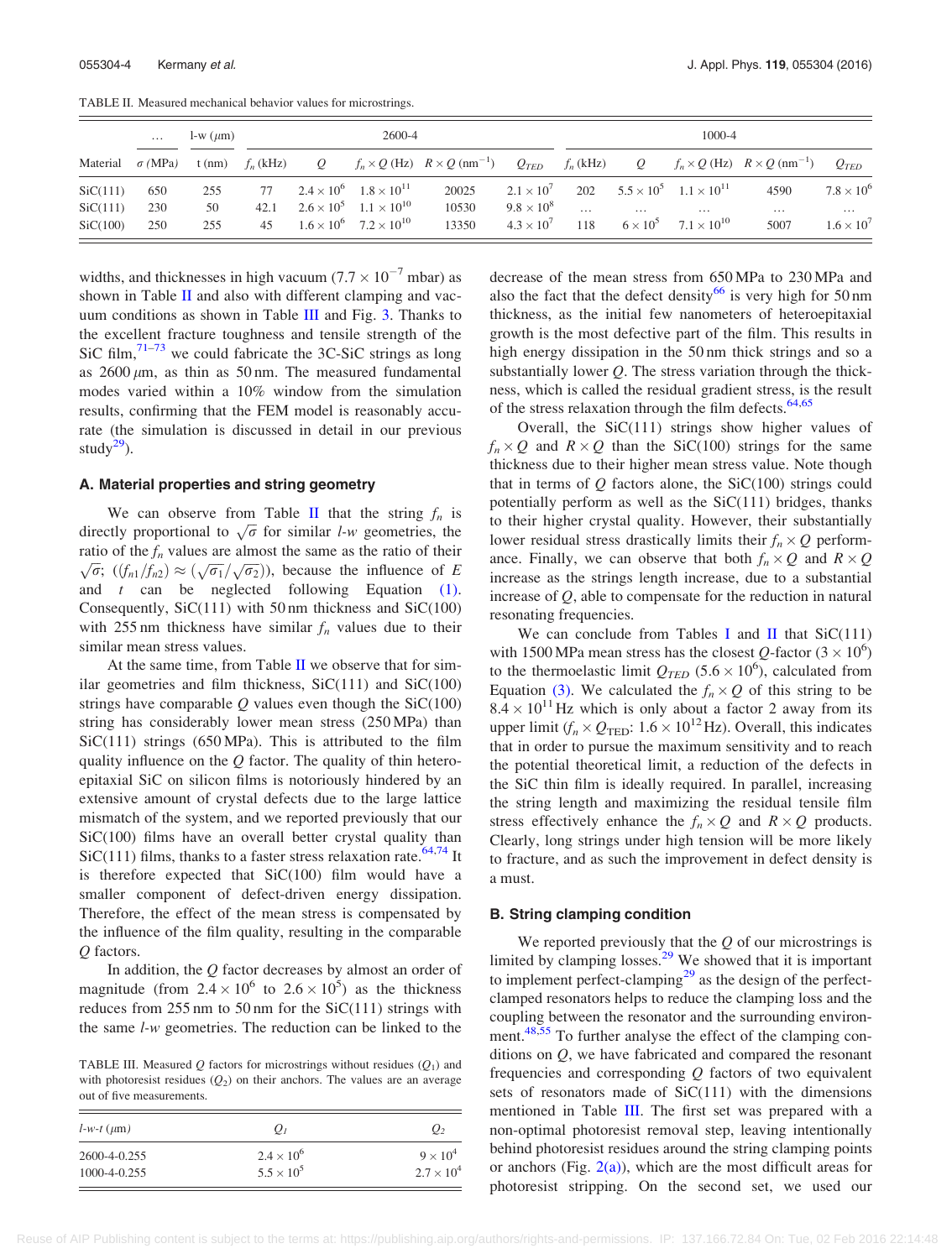<span id="page-5-0"></span>

FIG. 2. SEM of a microstring with residual photoresist on its anchors (a), and a completely clean microstring (b), used for the comparison in Table [III.](#page-4-0) The photoresist residues in (a) are highlighted by arrows.

optimized oxygen plasma process for resist removal, obtaining complete clearance of the photoresist from the strings, including their clamping points (Fig.  $2(b)$ ).

Our comparison indicated similar  $f_n$  values for both clamping conditions (with and without residues). However, we found that the Q decreased by more than one order of magnitude for the strings with photoresist residues on its anchors as shown in Table [III.](#page-4-0)

#### C. Influence of environmental pressure

Viscous or air damping is the most significant source of dissipation in MEMS when not operating in vacuum.<sup>[44](#page-6-0)</sup> Therefore, it is important to understand the  $Q$  dependency on pressure. In 1968, Newell<sup>[75](#page-7-0)</sup> introduced different regions of pressure, namely, viscous, molecular (fine vacuum), and intrinsic (high vacuum) from ambient pressure to vacuum. Where, the  $Q$  is proportional to  $1/P$  in molecular regime, and becomes independent of the pressure as P reduces and enters the intrinsic region.<sup>[76,77](#page-7-0)</sup> In addition, the boundaries of the molecular region varies according to the device dimension.<sup>[16](#page-6-0)</sup>

We analysed, the influence of the pressure on the  $Q$  for the high vacuum  $(7.7 \times 10^{-7} \text{ mbar})$  through the low vacuum  $(4.4 \times 10^{-2}$  mbar) conditions. We observed that the Q reduces from  $1.0 \times 10^6$  to  $4.1 \times 10^3$  as the pressure goes from high- towards low-vacuum levels due to the fluid damping. The dependency can be divided into two regimes as shown in Fig. 3.



FIG. 3. Environmental pressure effect on the  $Q$  for a SiC(111) string with  $2600 \mu m$  length, 4  $\mu m$  width, and 50 nm thickness. The pressure varies from  $7.7 \times 10^{-7}$  mbar to  $4.4 \times 10^{-2}$  mbar with the Q reducing from  $1.03 \times 10^{6}$  to  $4.1 \times 10^3$ . The dashed line is the fitted line, while the vertical line is added only to guide the eye.

We used the function  $Q = 1/((1/Q_0) + \alpha^*P)$  for the fitting purpose (shown with a dashed line in Fig. 3), where  $Q_0$ is the measured Q-factor of the intrinsic region  $(1.03 \times 10^6)$ and  $\alpha$  is a fitting factor (0.01017) calculated based on the measured Q–P values.

We can observe from Fig. 3 that for pressure values above  $10^{-4}$  mbar, the  $\alpha P$  factor dominates the  $Q_0$  of the fitting function, resulting in a direct dependency between the Q and  $1/P$ , which means that the device is operating in the molecular region. However, for pressure values below  $10^{-4}$ mbar, the dependency of  $Q$  on the pressure becomes milder and eventually negligible as pressure reduces because the  $Q_0$ of the fitting function starts to dominate the  $\alpha P$  factor, indicating an intrinsic pressure region.

From this study, we can conclude that a pressure of about  $10^{-4}$  mbar represents the limit between the intrinsic and molecular regimes for the fabricated SiC strings. This also means that any pressure variation below  $10^{-4}$  mbar will have only negligible effects on the  $Q$  factors, and  $Q$  factors measured at any pressure below this value can be compared with reasonable accuracy.

#### V. CONCLUSION

We have recently demonstrated  $f_n \times Q$  products in the order of  $\sim 10^{12}$  Hz using 3C-SiC thin film, the highest reported value for a microstring. Here, we have conducted an in-depth analysis of the parameters influencing the  $f_n$  and Q values of a 3C-SiC microstring in order to explore the potential of reaching the theoretical limit  $(f_n \times Q_{\mathit{TED}})$  of sensitivity for mass sensing applications. Our analysis indicate that we are only a factor of 2 away from the ultimate sensitivity for 3C-SiC strings, and that an additional improvement is potentially achievable through the use of (1) high vacuum environment, (2) perfect-clamped anchors, clean from any residues, (3) high intrinsic SiC film residual tensile stress, (4) improved SiC crystalline quality, and (5) strings with tailored geometry, i.e., high length to width ratio. In particular, as long strings under high tension will be more likely to fracture, and as such the improvement in defect density is required.

In conclusion, we emphasize here that microstrings made of heteroepitaxial SiC on silicon outperform other thin film materials in terms of resonant performance. In addition, SiC offers the additional potential for maintaining such high Qs in the actual sensing device by using graphene directly grown on SiC film<sup>[35](#page-6-0)</sup> as a conductor in the place of metal layers, one of the largest sources of damping in electromechanical resonators.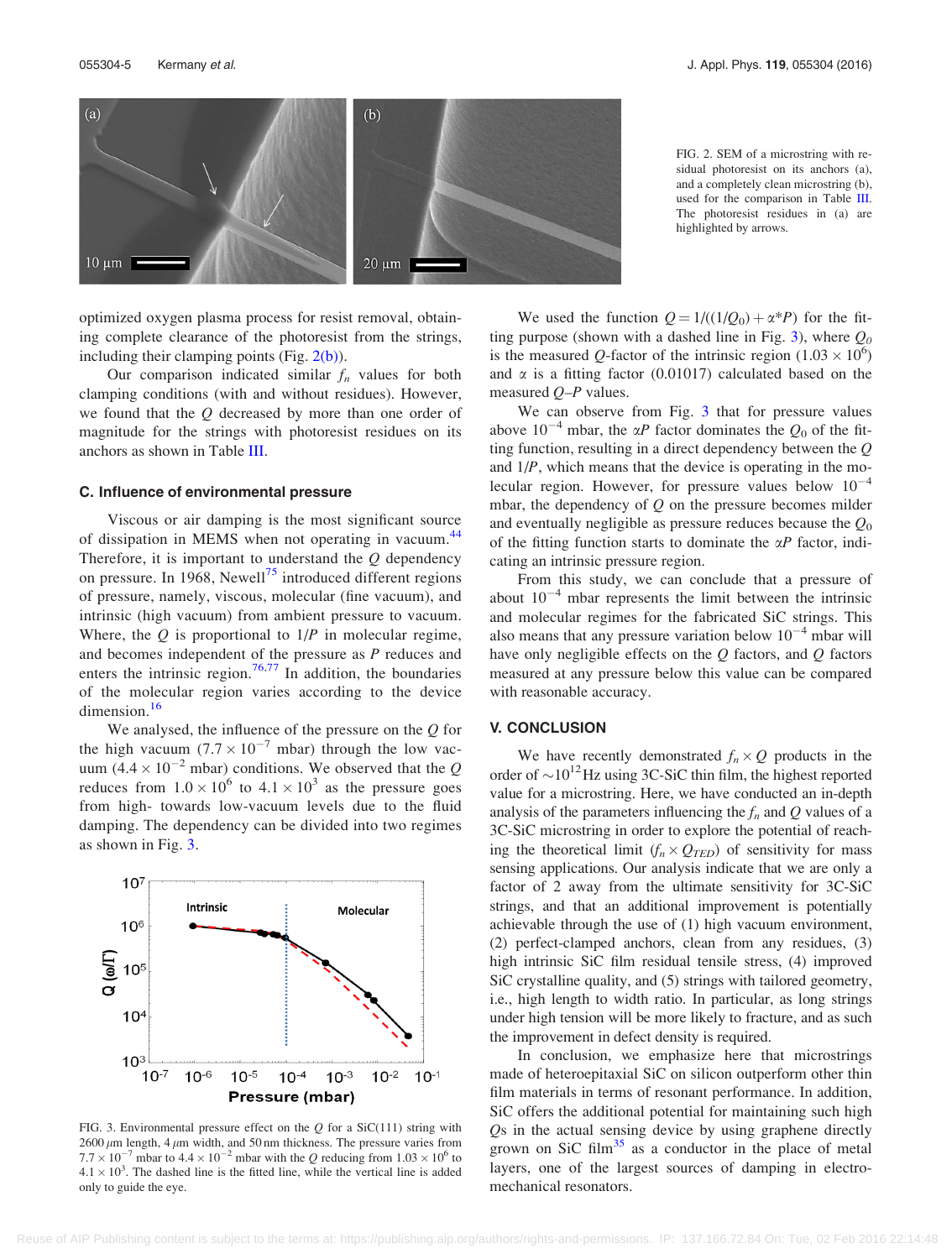#### <span id="page-6-0"></span>ACKNOWLEDGMENTS

Fabrication was performed using the equipment of the Australian National Fabrication Facilities (ANFF), Queensland node. We thank Neeraj Mishra for the experimental support. The authors acknowledge the support from AFOSR through the AOARD 15IOA053 grant and the Australian Research Council through the Discovery Project No. DP140100734. Associate Professor Francesca Iacopi and Associate Professor Warwick P. Bowen are the recipients of Australian Research Council Future Fellowship (FT120100445 and FT140100650, respectively).

- <sup>1</sup>R. M. Langdon, [J. Phys. E](http://dx.doi.org/10.1088/0022-3735/18/2/002)  $18(2)$ , 103 (1985).
- ${}^{2}$ G. Stemme, [J. Micromech. Microeng.](http://dx.doi.org/10.1088/0960-1317/1/2/004) 1(2), 113 (1991).
- ${}^{3}$ H. Yu, P. Xu, X. Xia, D. W. Lee, and X. Li, [IEEE Trans. Ind. Electron.](http://dx.doi.org/10.1109/TIE.2011.2173094) <sup>59</sup>(12), 4881 (2012). <sup>4</sup>
- <sup>4</sup>M. Ahmed, M. Khawaja, M. Notarianni, B. Wang, D. Goding, B. Gupta, J. J. Boeckl, A. Takshi, N. Motta, and S. E. Saddow, [Nanotechnology](http://dx.doi.org/10.1088/0957-4484/26/43/434005)  $26(43)$ , 434005 (2015).
- <sup>5</sup>V. Cimalla, F. Niebelschütz, K. Tonisch, C. Foerster, K. Brueckner, I. Cimalla, T. Friedrich, J. Pezoldt, R. Stephan, and M. Hein, [Sens.](http://dx.doi.org/10.1016/j.snb.2006.10.049) [Actuators, B](http://dx.doi.org/10.1016/j.snb.2006.10.049) <sup>126</sup>(1), 24 (2007). <sup>6</sup>
- ${}^{6}P$ . S. Waggoner and H. G. Craighead, [Lab Chip](http://dx.doi.org/10.1039/b707401h) 7(10), 1238 (2007).
- <sup>7</sup>A. K. Naik, M. S. Hanay, W. K. Hiebert, X. L. Feng, and M. L. Roukes, [Nat. Nanotechnol.](http://dx.doi.org/10.1038/nnano.2009.152) 4(7), 445 (2009).
- E. Buks and B. Yurke, [Phys. Rev. E: Stat. Phys. Plasmas Fluids Relat.](http://dx.doi.org/10.1103/PhysRevE.74.046619) [Interdiscip. Top.](http://dx.doi.org/10.1103/PhysRevE.74.046619) <sup>74</sup>(4), 046619 (2006). <sup>9</sup>
- ${}^{9}R$ . T. Howe and R. S. Muller, [IEEE Trans. Electron Devices](http://dx.doi.org/10.1109/T-ED.1986.22519) 33(4), 499
- (1986).  $10B$ . Ilic, Y. Yang, K. Aubin, R. Reichenbach, S. Krylov, and H. G.
- Craighead, [Nano Lett.](http://dx.doi.org/10.1021/nl050456k) 5(5), 925 (2005). <sup>11</sup>B. Ilic, D. Czaplewski, M. Zalalutdinov, H. G. Craighead, P. Neuzil, C.
- 
- Campagnolo, and C. Batt, [J. Vac. Sci. Technol., B](http://dx.doi.org/10.1116/1.1421572)  $19(6)$ , 2825 (2001). <sup>12</sup>A. Gupta, D. Akin, and R. Bashir, [Appl. Phys. Lett.](http://dx.doi.org/10.1063/1.1667011) **84**(11), 1976 (2004). <sup>13</sup>K. L. Ekinci, Y. T. Yang, and M. L. Roukes, [J. Appl. Phys.](http://dx.doi.org/10.1063/1.1642738) **95**(5) (2004).
- <sup>14</sup>X. M. H. Huang, C. A. Zorman, M. Mehregany, and M. L. Roukes, [Nature](http://dx.doi.org/10.1038/421496a)
- **421**(6922), 496 (2003). 15C. M. Lin, Y. Y. Chen, V. V. Felmetsger, D. G. Senesky, and A. P. Pisano,
- [Adv. Mater.](http://dx.doi.org/10.1002/adma.201104842) 24(20), 2722 (2012).<br><sup>16</sup>S. S. Verbridge, H. G. Craighead, and J. M. Parpia, [Appl. Phys. Lett.](http://dx.doi.org/10.1063/1.2822406)<br>**92**(1), 013112 (2008).
- <sup>17</sup>J. H. Ko, J. Jeong, J. Choi, and M. Cho, [Appl. Phys. Lett.](http://dx.doi.org/10.1063/1.3575560) 98(17), 171909
- (2011).  $18I.$  Bargatin, E. B. Myers, J. S. Aldridge, C. Marcoux, P. Brianceau, L. Duraffourg, E. Colinet, S. Hentz, P. Andreucci, and M. L. Roukes, [Nano](http://dx.doi.org/10.1021/nl2037479)
- 
- [Lett.](http://dx.doi.org/10.1021/nl2037479) 12(3), 1269 (2012).<br><sup>19</sup>K. L. Ekinci and M. L. Roukes, [Rev. Sci. Instrum.](http://dx.doi.org/10.1063/1.1927327) 76(6), 061101 (2005).<br><sup>20</sup>X. Liu, J. F. Vignola, H. J. Simpson, B. R. Lemon, B. H. Houston, and D. M. Photiadis, [J. Appl. Phys.](http://dx.doi.org/10.1063/1.1819980) 97(2), 023524 (2005).<br><sup>21</sup>K. Jensen, K. Kim, and A. Zettl, [Nat. Nanotechnol.](http://dx.doi.org/10.1038/nnano.2008.200) 3(9), 533 (2008).<br><sup>22</sup>M. Imboden and P. Mohanty, [Phys. Rep.](http://dx.doi.org/10.1016/j.physrep.2013.09.003) 534(3), 89 (2014).<br><sup>23</sup>S. S. Verbridge, J. M. Parpia, R
- 
- 
- Craighead, [J. Appl. Phys.](http://dx.doi.org/10.1063/1.2204829)  $99(12)$ , 124304 (2006).<br><sup>24</sup>S. Schmid, S. Dohn, and A. Boisen, [Sensors](http://dx.doi.org/10.3390/s100908092) **10**(9), 8092 (2010).<br><sup>25</sup>N. G. Wright and A. B. Horsfall, Mater. Matters **4**, 5 (2009).<br><sup>26</sup>M. Bhatnagar and B. J. Baliga,
- 
- 
- (1993).
- $27V$ . Cimalla, J. Pezoldt, and O. Ambacher, [J. Phys. D: Appl. Phys.](http://dx.doi.org/10.1088/0022-3727/40/20/S19) 40(20), 6386 (2007). <sup>28</sup>C. A. Zorman and R. J. Parro, [Phys. Status Solidi B](http://dx.doi.org/10.1002/pssb.200844135) 245(7), 1404 (2008). <sup>29</sup>A. R. Kermany, G. Brawley, N. Mishra, E. Sheridan, W. P. Bowen, and F.
- 
- 
- Iacopi, [Appl. Phys. Lett.](http://dx.doi.org/10.1063/1.4866268) <sup>104</sup>(8), 081901 (2014). 30H. P. Phan, D. V. Dao, L. Wang, T. Dinh, N. T. Nguyen, A. Qamar, P. Tanner, S. Dimitrijev, and Y. Zhu, [J. Mater. Chem. C](http://dx.doi.org/10.1039/C4TC02679A) 3(6), 1172 (2015).
- $31$ N. G. Wright and A. B. Horsfall, [J. Phys. D: Appl. Phys.](http://dx.doi.org/10.1088/0022-3727/40/20/S17) 40(20), 6345 (2007).
- $32Y$ . T. Yang, K. L. Ekinci, X. M. H. Huang, L. M. Schiavone, M. L. Roukes, C. A. Zorman, and M. Mehregany, [Appl. Phys. Lett.](http://dx.doi.org/10.1063/1.1338959) 78(2), 162 (2001).
- <sup>33</sup>N. G. Wright, Kirk-Othmer Encyclopedia of Chemical Technology (Wiley,
- New York, 2006). <sup>34</sup>J. M. Leger, J. Haines, and B. Blanzat, [J. Mater. Res. Sci. Lett.](http://dx.doi.org/10.1007/BF00451741) **13**(23), 1688 (1994).
- <sup>35</sup>B. V. Cunning, M. Ahmed, N. Mishra, A. R. Kermany, B. Wood, and F. Iacopi, [Nanotechnology](http://dx.doi.org/10.1088/0957-4484/25/32/325301) 25(32), 325301 (2014).<br><sup>36</sup>P. M. Sarro, [Sens. Actuators, A](http://dx.doi.org/10.1016/S0924-4247(99)00335-0) 82(1), 210 (2000).<br><sup>37</sup>A. Severino, C. Locke, R. Anzalone, M. Camarda, N. Piluso, A. La
- 
- Magna, S. Saddow, G. Abbondanza, G. D'Arrigo, and F. La Via, [ECS](http://dx.doi.org/10.1149/1.3570851)
- [Trans.](http://dx.doi.org/10.1149/1.3570851) 35(6), 99 (2011).<br><sup>38</sup>R. Anzalone, M. Camarda, C. Locke, D. Alquier, A. Severino, M. Italia, D. Rodilosso, C. Tringali, A. La Magna, and G. Foti, [J. Electrochem. Soc.](http://dx.doi.org/10.1149/1.3298872)
- <sup>157</sup>(4), H438 (2010). 39M. Zielinski, J. F. Michaud, S. Jiao, T. Chassagne, A. E. Bazin, A. Michon, M. Portail, and D. Alquier, [J. Appl. Phys.](http://dx.doi.org/10.1063/1.3687370) 111, 053507
- ${}^{40}$ K. Brueckner, F. Niebelschuetz, K. Tonisch, C. Foerster, V. Cimalla, R. Stephan, J. Pezoldt, T. Stauden, O. Ambacher, and M. A. Hein, [Phys.](http://dx.doi.org/10.1002/pssa.201026343)
- [Status Solidi A](http://dx.doi.org/10.1002/pssa.201026343) 208(2), 357 (2011).  $41M$ . Wijesundara and R. Azevedo, Silicon Carbide Microsystems for Harsh
- 
- *Environments* (Springer, 2011).  $^{42}$ M. Mehregany and C. A. Zorman, [Thin Solid Films](http://dx.doi.org/10.1016/S0257-8972(99)00374-6) 355, 518 (1999).  $^{43}$ R. G. Azevedo, D. G. Jones, A. V. Jog, B. Jamshidi, D. R. Myers, L. Chen, X. A. Fu, M. Mehregany, M. B. J. Wijesundara, and A. P. Pisano, [IEEE](http://dx.doi.org/10.1109/JSEN.2007.891997)
- [Sens. J.](http://dx.doi.org/10.1109/JSEN.2007.891997) 7, 568 (2007). 44S. Ghaffari, S. A. Chandorkar, S. Wang, E. J. Ng, C. H. Ahn, V. Hong, Y.
- Yang, and T. W. Kenny, [Sci. Rep.](http://dx.doi.org/10.1038/srep03244) <sup>3</sup>, 3244 (2013). 45A. Boisen, S. Dohn, S. S. Keller, S. Schmid, and M. Tenje, [Rep. Prog.](http://dx.doi.org/10.1088/0034-4885/74/3/036101)
- [Phys.](http://dx.doi.org/10.1088/0034-4885/74/3/036101) 74(3), 036101 (2011). <sup>46</sup>R. A. Barton, B. Ilic, S. S. Verbridge, B. R. Cipriany, J. M. Parpia, and H.
- G. Craighead, [Nano Lett.](http://dx.doi.org/10.1021/nl100193g)  $10(6)$ , 2058 (2010).  $47R$ . Lifshitz and M. L. Roukes, [Phys. Rev. B: Condens. Matter](http://dx.doi.org/10.1103/PhysRevB.61.5600) 61(8), 5600
- (2000).  $48B$ . Chouvion, S. McWilliam, A. A. Popov, and C. H. J. Fox, [Proc. Inst.](http://dx.doi.org/10.1177/0954406211413351) Mech. Eng. C J. Mech.  $226(1)$ , 283 (2012).
- 
- <sup>49</sup>Y. Jimbo and K. Itao, J. Horol. Inst. Jpn.  $47$ , 1 (1968).  $50M$ . C. Cross and R. Lifshitz, [Phys. Rev. B: Condens. Matter](http://dx.doi.org/10.1103/PhysRevB.64.085324) 64(8), 085324
- 
- (2001).<br><sup>51</sup>D. M. Photiadis and J. A. Judge, [Appl. Phys. Lett.](http://dx.doi.org/10.1063/1.1773928) **85**(3), 482 (2004).<br><sup>52</sup>X. L. Feng, C. A. Zorman, M. Mehregany, and M. L. Roukes, Solid-State Sensor, Actuator and Microsystems Workshop, 86 (2006).  $53Z$ . Hao, A. Erbil, and F. Ayazi, [Sens. Actuators, A](http://dx.doi.org/10.1016/j.sna.2003.09.037)  $109(1)$ , 156 (2003).  $54S$ . Schmid and C. Hierold, [J. Appl. Phys.](http://dx.doi.org/10.1063/1.3008032)  $104(9)$ , 093516 (2008).  $55S$ . Schmid, K. D. Jensen, K. H. Nielsen, and A. Boisen, Phys. R
- 
- 
- 
- [Condens. Matter](http://dx.doi.org/10.1103/PhysRevB.84.165307)  $84(16)$ , 165307 (2011). <sup>56</sup>S. Schmid, B. Malm, and A. Boisen, in *Proceedings of the 2011 IEEE* 24th International Conference on Micro Electro Mechanical Systems
- $\frac{(MEMS)}{7}$ H. Yamaguchi, K. Kato, Y. Nakai, K. Onomitsu, S. Warisawa, and S.
- Ishihara, [Appl. Phys. Lett.](http://dx.doi.org/10.1063/1.2952957) <sup>92</sup>(25), 251913 (2008). 58Y. J. Yi, Y. D. Kim, J. H. Bak, S. R. Lee, K. Heo, S. Hong, K. Char, and
- Y. D. Park, [Curr. Appl. Phys.](http://dx.doi.org/10.1016/j.cap.2010.11.054) <sup>11</sup>(3), 746 (2011). 59Y. J. Chang, J. M. Gray, A. Imtiaz, D. Seghete, T. M. Wallis, S. M. George, P. Kabos, C. T. Rogers, and V. M. Bright, [Sens. Actuators, A](http://dx.doi.org/10.1016/j.sna.2008.11.015) 154(2), 229 (2009).  $60S$ . S. Verbridge, D. F. Shapiro, H. G. Craighead, and J. M. Parpia, [Nano](http://dx.doi.org/10.1021/nl070716t)
- 
- [Lett.](http://dx.doi.org/10.1021/nl070716t) 7(6), 1728 (2007).<br><sup>61</sup>H. Ashiba, R. Kometani, S. Warisawa, and S. Ishihara, [J. Vac. Sci.](http://dx.doi.org/10.1116/1.4766315)
- [Technol., B](http://dx.doi.org/10.1116/1.4766315) 30(6), 06FD03 (2012). <sup>62</sup>L. Wang, S. Dimitrijev, J. Han, P. Tanner, A. Iacopi, and L. Hold, [J. Cryst.](http://dx.doi.org/10.1016/j.jcrysgro.2011.06.041)
- [Growth](http://dx.doi.org/10.1016/j.jcrysgro.2011.06.041) 329, 67 (2011).  $63S$ . Singh, J. R. Potopowicz, L. G. Van Uitert, and S. H. Wemple, [Appl.](http://dx.doi.org/10.1063/1.1653819)
- [Phys. Lett.](http://dx.doi.org/10.1063/1.1653819)  $19(3)$ , 53 (1971). <sup>64</sup>F. Iacopi, G. Walker, L. Wang, L. Malesys, S. Ma, B. V. Cunning, and A.
- Iacopi, [Appl. Phys. Lett.](http://dx.doi.org/10.1063/1.4774087) <sup>102</sup>(1), 011908 (2013). 65F. Iacopi, R. E. Brock, A. Iacopi, L. Hold, and R. H. Dauskardt, [Acta](http://dx.doi.org/10.1016/j.actamat.2013.07.034)
- [Mater.](http://dx.doi.org/10.1016/j.actamat.2013.07.034)  $61(17)$ , 6533 (2013).  $66N$ . Mishra, L. Hold, A. Iacopi, B. Gupta, N. Motta, and F. Iacopi, [J. Appl.](http://dx.doi.org/10.1063/1.4879237)
- [Phys.](http://dx.doi.org/10.1063/1.4879237) <sup>115</sup>(20), 203501 (2014). 67H. Yao, L. Ouyang, and W. Y. Ching, [J. Am. Ceram. Soc.](http://dx.doi.org/10.1111/j.1551-2916.2007.01931.x) <sup>90</sup>(10), 3194
- (2007).<br>  $68$ K. P. Zetie, S. F. Adams, and R. M. Tocknell, [Phys. Educ.](http://dx.doi.org/10.1088/0031-9120/35/1/308) 35(1), 46 (2000).